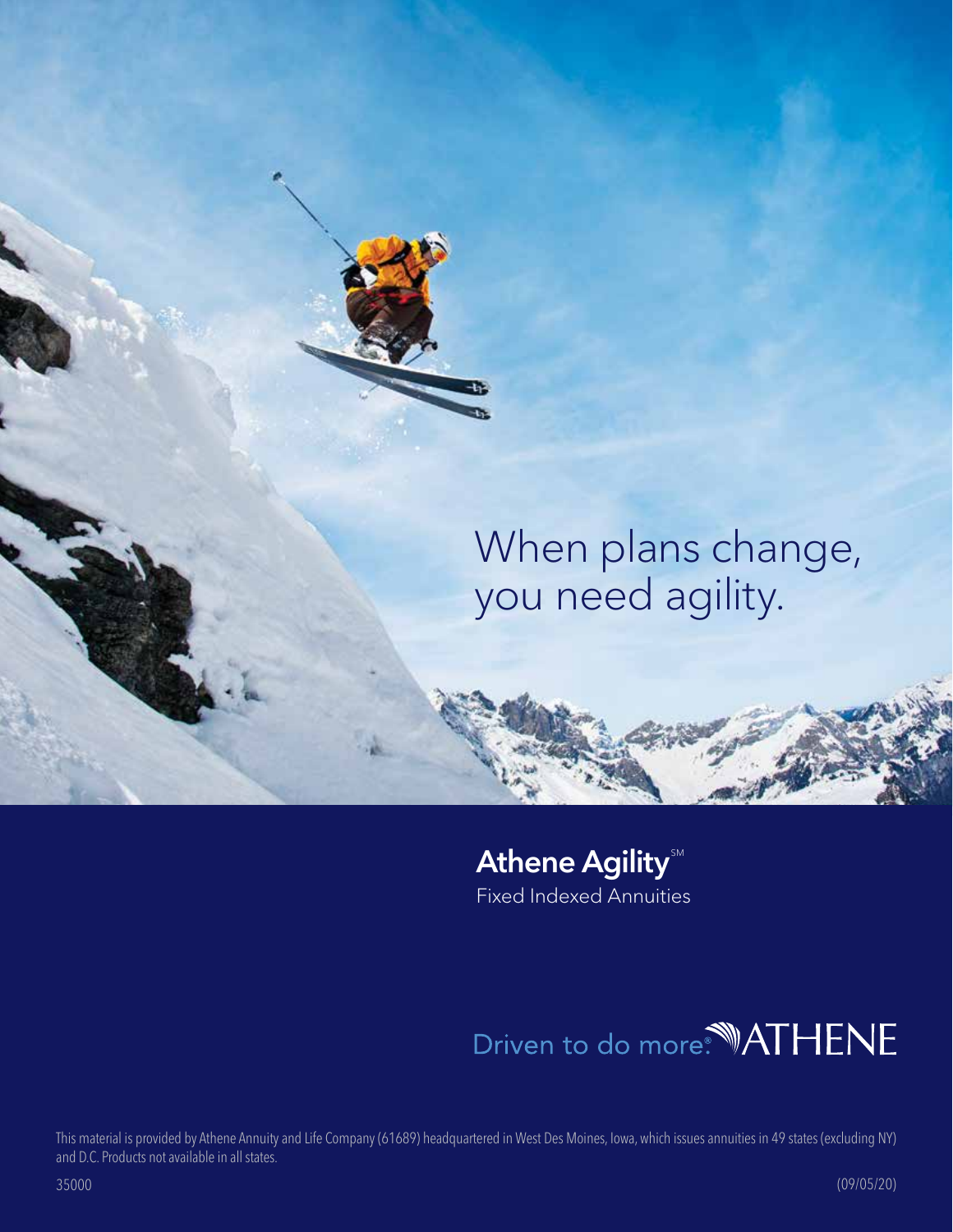# Athene — a different kind of company.

At Athene Annuity and Life Company, a subsidiary of Athene Holding Ltd., we know that unconventional times demand unconventional thinking. We're driven to deliver innovative solutions that help you outperform in our increasingly complex financial world.

# A leader in annuities.

The Athene group of companies embodies strength and stability, now and in the future. Our drive, discipline and confidence can help you achieve more.



A.M. Best 3rd highest of 16 S&P 6th highest of 21 Fitch 6th highest of 19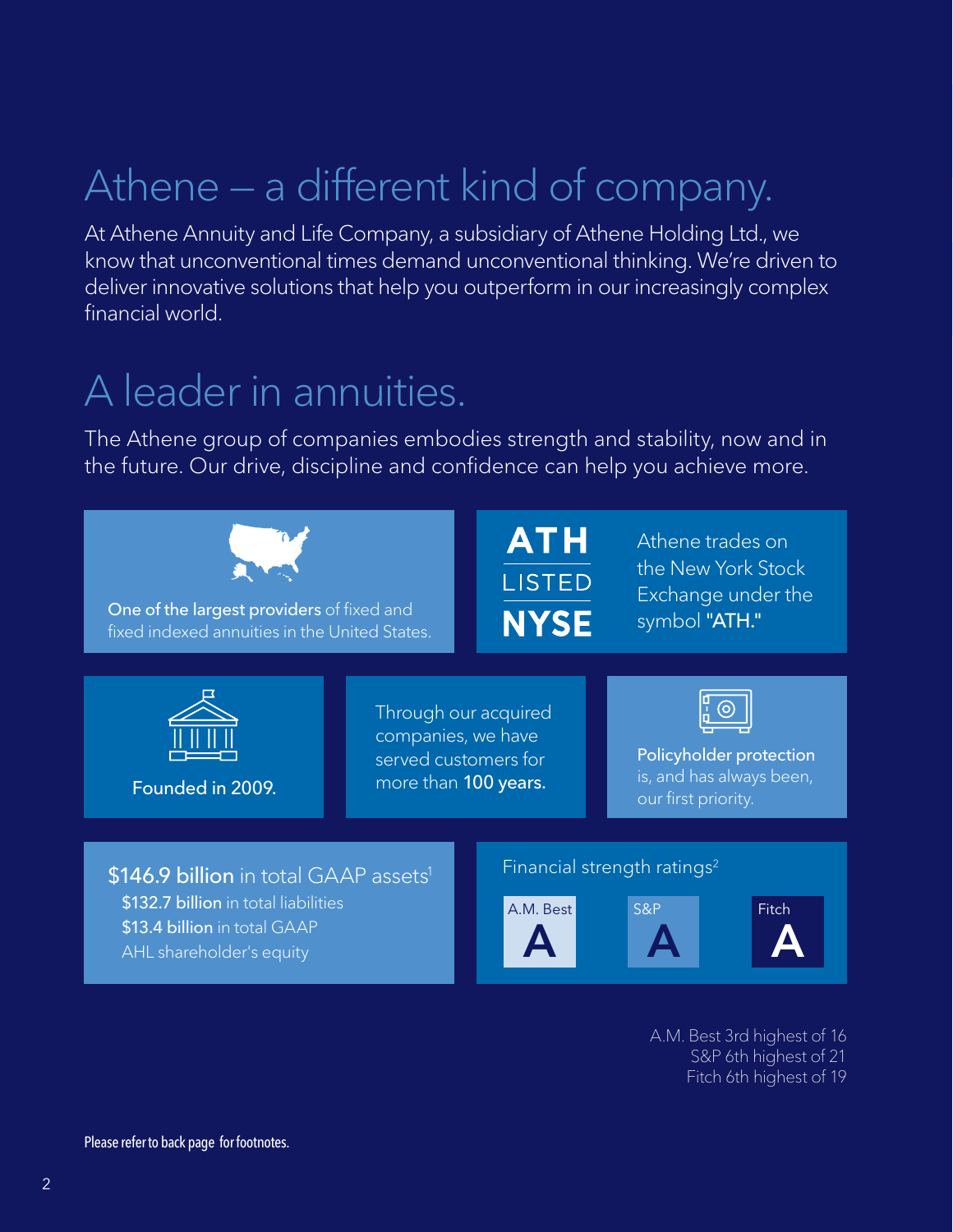# 84%

# What is your plan for retirement?

# Not sure? You're not alone.

Percentage of Americans with no formal retirement plan.<sup>1</sup>

# 55%

# What if your plans change?

# Even the best laid plans can change.

Percentage of retirees who stopped working earlier than they planned, mainly due to health reasons or job loss.<sup>2</sup>

# Looking for a product that can adapt with your retirement needs? Athene Agility delivers.

None of us know what doors might open or close for us during retirement. Athene Agility is a fixed indexed annuity that adapts to your needs whether for growth, income or help with the unexpected. It gives you the flexibility, security and confidence to reach for the retirement of your dreams.



#### You can rely on growth that is protected from stock market risk or losses. While it's possible to earn zero interest if the market declines, you'll never earn less than zero. Any interest you earn is "locked in" and can't be lost to future downturns. You are not

directly investing in any index

or stocks.



### You can receive a guaranteed "retirement paycheck."

When you're ready, you can create a stream of income that may grow throughout your retirement years.



You have access to your money when you need it most. Plans can change, especially when the unexpected happens. Athene Agility's liquidity and income features can help make sure you're prepared.

<sup>&</sup>lt;sup>1</sup> "The Benefits of Retirement Planning," LIMRA Secure Retirement Institute, February 2, 2016, http://www.limra.com/Posts/PR/News\_Releases/ New\_LIMRA\_Secure\_Retirement\_Institute\_Research\_Uncovers\_the\_Benefits\_of\_Formal\_Written\_Retirement\_Plans.aspx.

<sup>2</sup> "Finances in Retirement: New Challenges, New Solutions," Age Wave/Merrill Lynch 2017, https://www.ml.com/articles/age-wave-survey.html.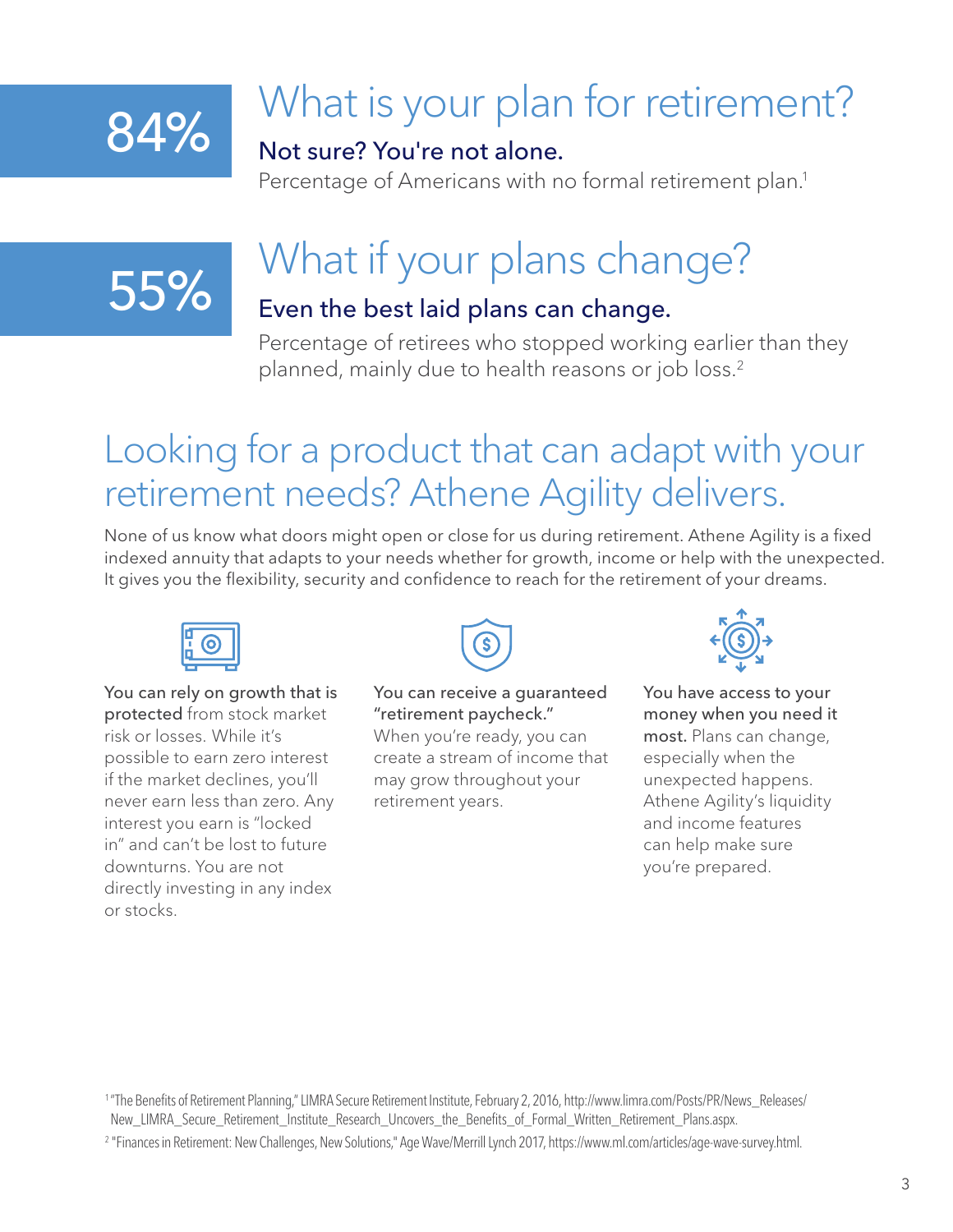

# Looking for growth and protection? Athene Agility delivers.

#### Grow your annuity's value with interest credits.

Earn interest by allocating your annuity's Accumulated Value to interest crediting strategies. The Accumulated Value equals the money you used to purchase your annuity, plus any interest you earn, minus any withdrawals.

### Indexed Crediting Strategies

Athene Agility annuities offer a variety of 1 and 2-year index interest crediting strategies. These give you the potential to earn interest based in part on the upward movement of a stock market index. You're guaranteed to never earn less than 0% interest.\*

The Index Strategy Disclosure and Allocation Form shows how we calculate index interest credits.

### Fixed Crediting Strategy

The fixed strategy provides a guaranteed rate of interest that is credited to your annuity daily. Athene declares the guaranteed rate for this strategy each Contract Year.

\* Please see the Index Strategy Disclosure and Allocation Form Insert for more information. Note that Athene may add or eliminate indexed strategies from time to time. A specific strategy may not be available for the life of your contract.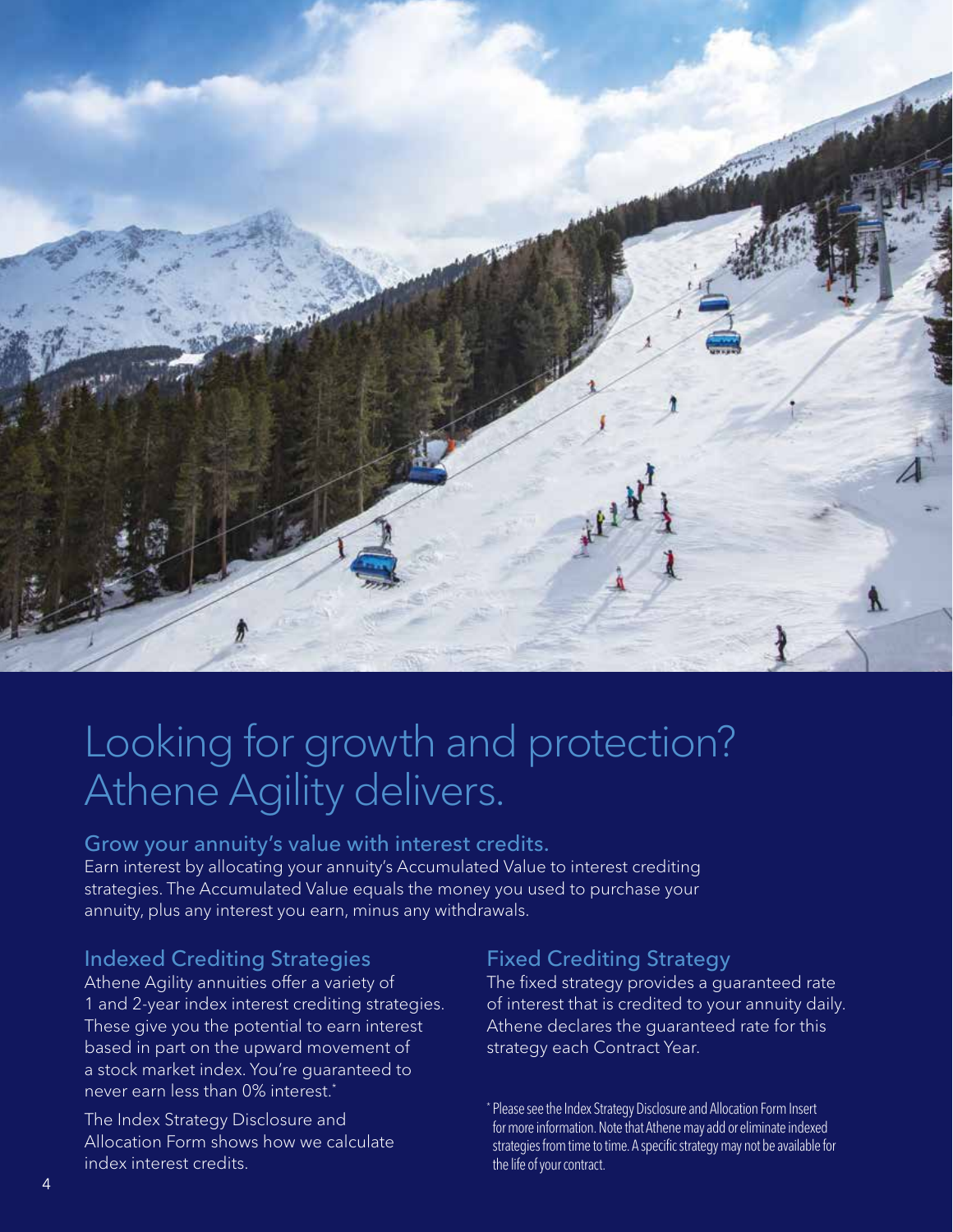# Athene Agility gives you the opportunity to grow value and lock in gains.  $\Delta T$



Your money is not directly exposed to the risks of the stock market or individual stocks. Athene  $\blacksquare$  guarantees you will not lose money due to stock market risk or losses.



This hypothetical example assumes \$100,000 initial premium, 1-Year Point-to-Point Index Strategy, 5% annual cap. The contract was held for 15 years and no withdrawals were taken. This example is for informational purposes only and is not indicative of past performance, nor intended to predict future performance of any specific product.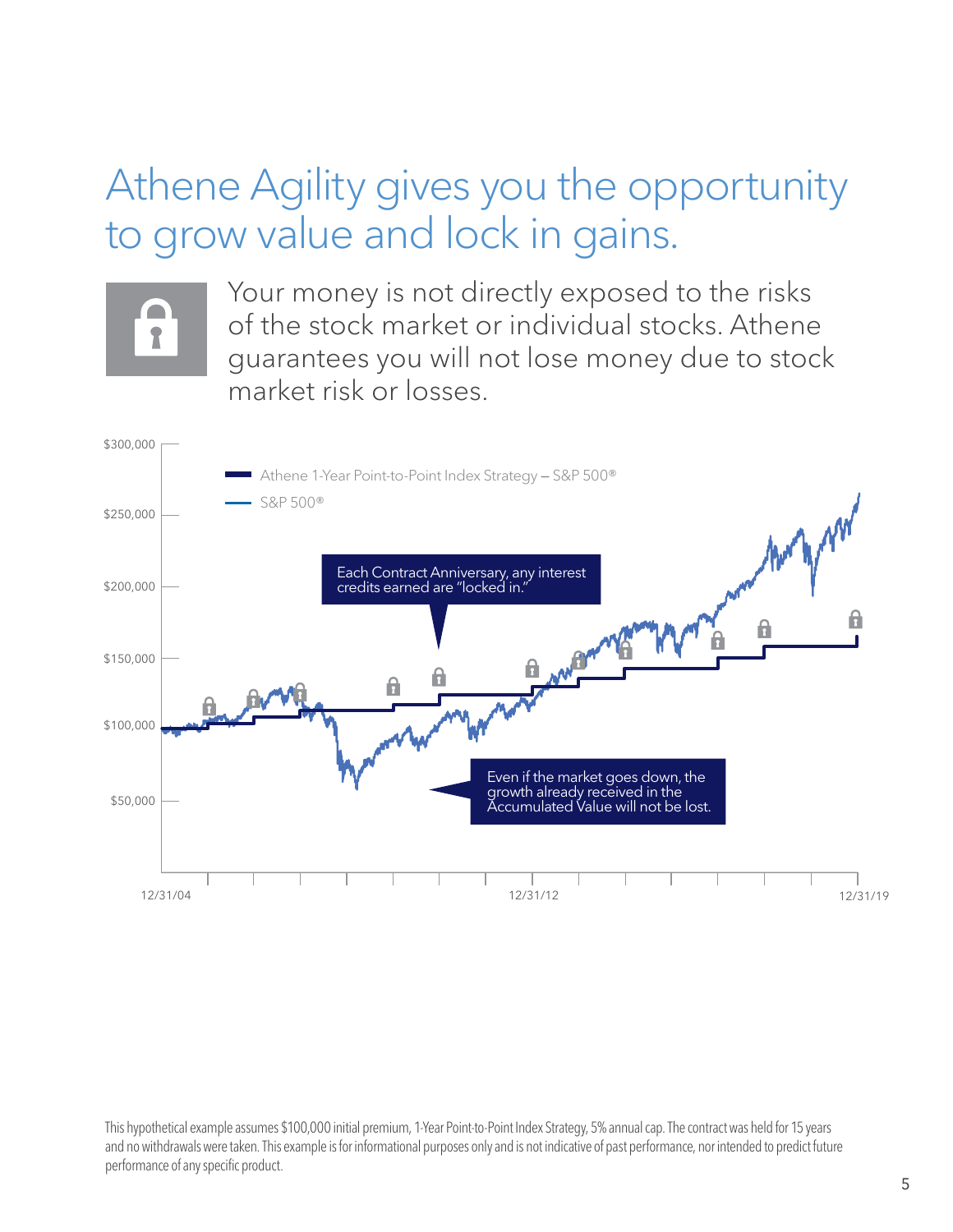

# Build a Benefit Base that prepares you for the future.

An Income and Death Benefit Rider is included automatically at no additional charge with the Athene Agility annuity. When you purchase your annuity, a Benefit Base is set up for your rider.



### Your Initial Benefit Base includes a bonus.

The initial value of the Benefit Base is equal to the premium used to purchase your annuity, plus a bonus.

| <b>Service Service</b> |  |
|------------------------|--|

#### What your Benefit Base does.

The Benefit Base helps determine your Lifetime Income Withdrawal amount and Rider Death Benefit. It has no cash value or surrender value and cannot be withdrawn in a lump sum.



#### Waiting period.

There is a waiting period before you can begin Lifetime Income Withdrawals. You must hold your annuity until the end of the Withdrawal Charge Period and be at least 50 years old before you can use the rider's income benefit. There is no waiting period for the Death Benefit.

It's during these important waiting period years that your Benefit Base has the opportunity to grow. The bigger the Benefit Base, the greater the income payment or death benefit amount you may receive.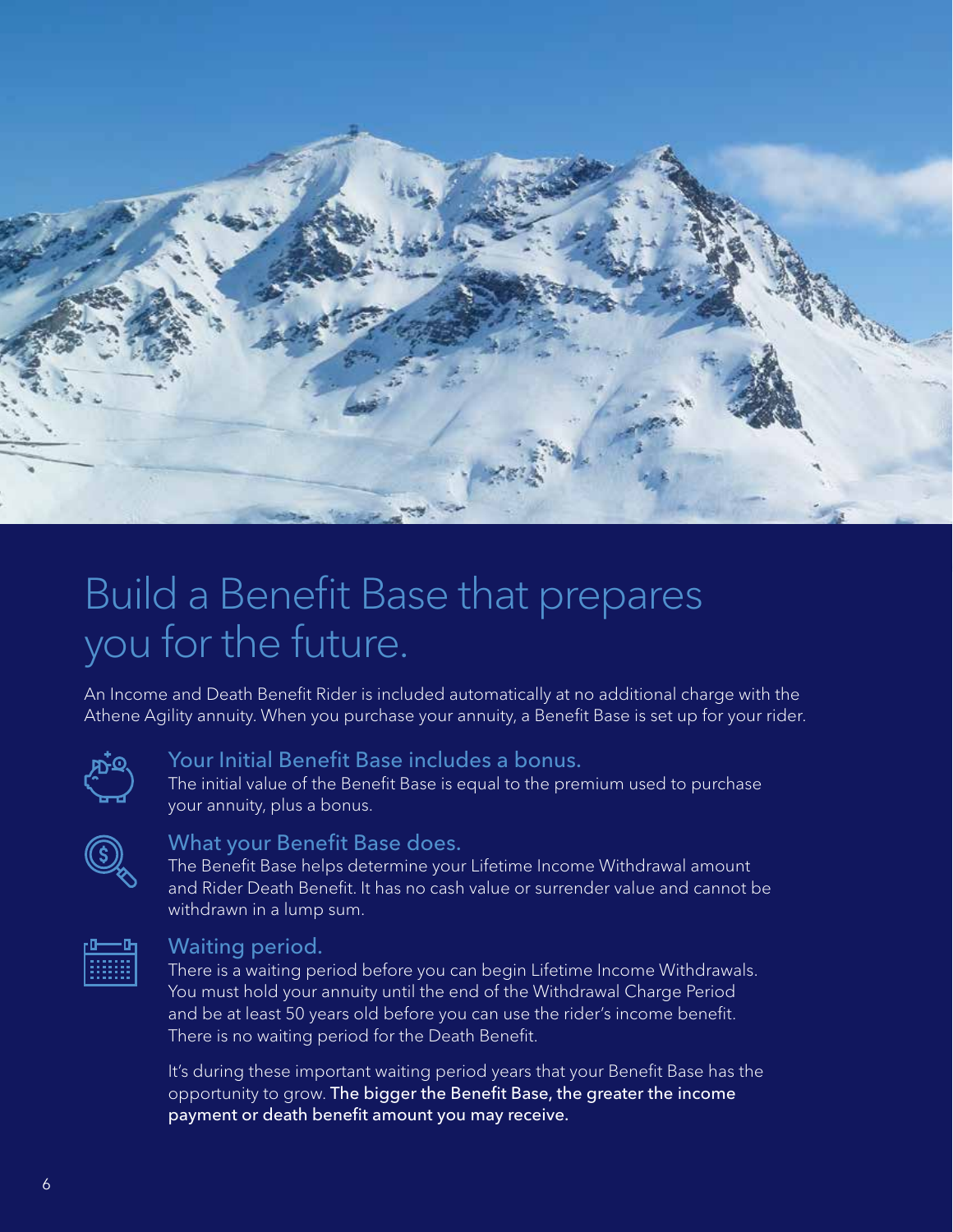

# Here's how your Benefit Base is built:

# Initial Premium

- + Benefit Base bonus
- + Benefit Base interest credits, if any
- Withdrawals from your annuity<sup>1</sup>

# = Benefit Base

### Your Benefit Base will continue to receive Interest Credits — even while you're getting your "retirement paycheck."

Prior to starting income, your Benefit Base will increase by 175% of any Interest Credits that are added to your annuity's Accumulated Value. Once you start receiving your retirement paycheck, your Benefit Base will continue to grow by 175% of any interest credits you earn. This provides you with an enhanced Death Benefit.<sup>2</sup>

An Income and Death Benefit Rider is included automatically at no additional charge with the Athene Agility annuity.

<sup>1</sup>Withdrawals are taken from your annuity's Accumulated Value and the Benefit Base is reduced proportionally. This means the Benefit Base is reduced by the same percentage that the Accumulated Value is reduced for the withdrawal.

<sup>&</sup>lt;sup>2</sup> The Rider Death Benefit cannot be taken in a lump sum. It can be taken over a period of time declared by the company, and guaranteed not to exceed 10 years.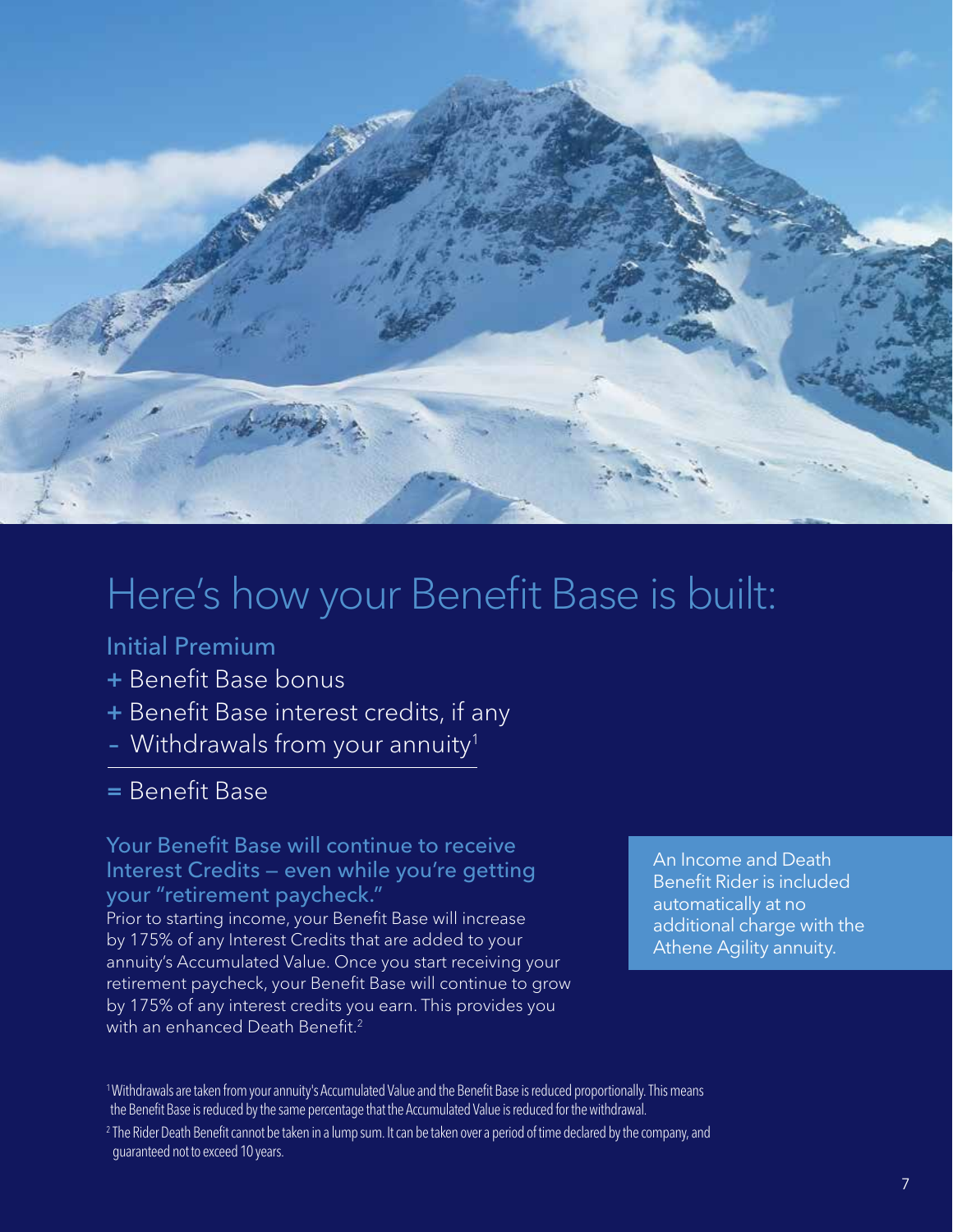# Looking for income down the road? Athene Agility delivers.

Create income you can't outlive with Lifetime Income Withdrawals. You can begin taking Lifetime Income Withdrawals once the waiting period is over. Your withdrawal amount depends on the value of your Benefit Base, and your age when you start receiving income.<sup>1</sup>



Receive a "retirement paycheck" guaranteed for life. Your income payments are guaranteed for life as long as you don't exceed the maximum Lifetime Income Withdrawal amount.<sup>2</sup>



Ready for income? Choose single or joint life withdrawals. Select single life withdrawals to receive income for the duration of your lifetime, or joint life withdrawals to provide an income stream over the lifetimes of you and your spouse. Payments can be taken monthly, quarterly or annually.



#### Your income amount may increase over time.

With Athene Agility, your income may keep increasing after you start Lifetime Income Withdrawals. That's because each year, your income amount may grow by 100% of the interest rate credited to your Accumulated Value. Even if your Accumulated Value goes to zero, you may still receive an increase in your income.

1Withdrawals and surrender may be subject to federal and state income tax and, except under certain circumstances, will be subject to an IRS penalty if taken prior to age 59 1/2. Withdrawals are not credited with index interest in the year they are taken. Withdrawals in excess of the free amount are subject to a Withdrawal Charge or Market Value Adjustments (MVA) which may result in the loss of principal. Withdrawals are based upon the Accumulated Value of the last Contract Anniversary.

<sup>2</sup> Lifetime Income Withdrawals may be reduced or may stop if you take Excess Withdrawals from your contract. If Excess Withdrawals, Withdrawal Charges or MVAs reduce the contract's Accumulated Value to zero, your Lifetime Income Withdrawal Payments will stop and the rider will terminate.

#### $3$  This benefit is NOT long-term care insurance nor is it a substitute for such coverage.

<sup>4</sup> The IRS requires individuals to take a required minimum distribution (RMD) each year once you reach the required beginning age established by federal tax law. Historically, federal tax law set the required beginning age for RMDs at age 70½. Federal legislation enacted in December 2019 increased the required beginning age to age 72 for those who reach the age of 70½ on or after January 1, 2020. This would mean that those reaching age 70½ in 2019 or earlier would need to continue to take RMDs in 2020.

The deadline for taking RMDs is December 31 each year. You may delay taking your first RMD (and only your first) until April 1 of the year after you reach the required beginning age. If you choose to delay your first RMD, you'll have to take your first and second RMD in the same tax year. If an account owner fails to withdraw the RMD, fails to withdraw the full amount of the RMD or fails to withdraw the RMD by the applicable deadline, the amount not withdrawn is taxed at 50%.

5Withdrawals and surrender may be subject to federal and state income tax and, except under certain circumstances, will be subject to an IRS penalty if taken prior to age 59½. Withdrawals are not credited with index interest in the year they are taken. Withdrawals in excess of the free amount are subject to a Withdrawal Charge or MVA which may result in the loss of principal. Withdrawals are based upon the Accumulated Value of the last Contract Anniversary.

 $^6$  The Rider Death Benefit Payout Period is currently set to five years and is guaranteed not to exceed 10 years. Please check with Athene for the currently

declared Rider Death Benefit Payout Period. After annuitization, payments will be consistent with the Settlement Option selected. Taxes may apply.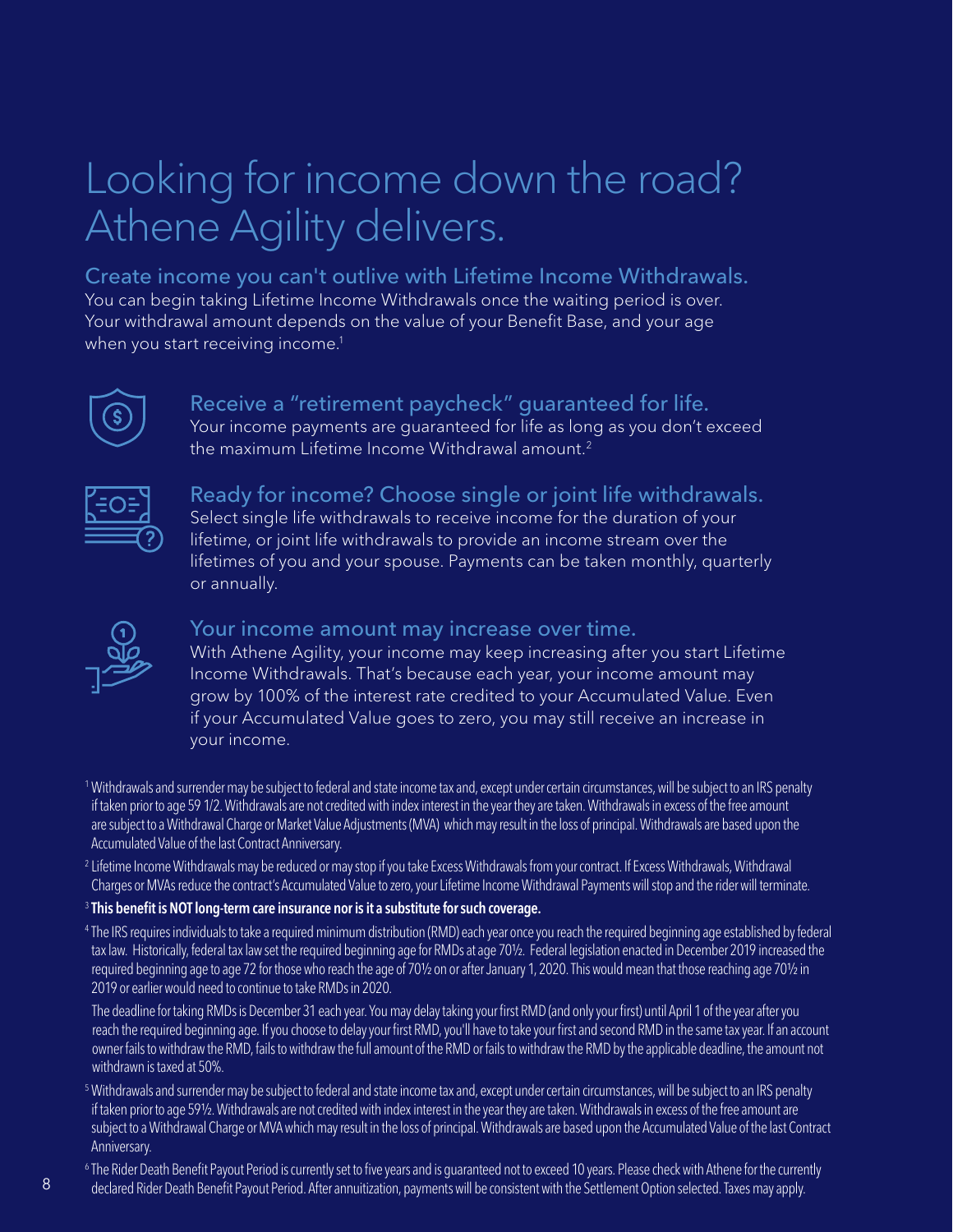# Looking for help with the unexpected? Athene Agility delivers.



## Double your withdrawal amount with the Enhanced Income Benefit.3

What if you're confined to a Qualified Care Facility, such as a nursing home? As long as you meet eligibility requirements, your Maximum Lifetime Income Withdrawal amount will be doubled until your Accumulated Value is reduced to zero. The Enhanced Income Benefit Rider is automatically built in to your annuity contract at no additional charge.



## Annual Free Withdrawals

Each year, you can withdraw the greater of 10% of your initial premium or 10% of your annuity's Accumulated Value, without incurring a Withdrawal Charge or Market Value Adjustment (MVA). Your withdrawal amount cannot exceed the current Accumulated Value.

Required Minimum Distributions (RMDs) are IRS mandatory withdrawals required with qualified contracts (such as an IRA).<sup>4</sup> These withdrawals from your annuity contract are considered part of your free withdrawal, free of Withdrawal Charges and MVA for the Contract Year.



## What if plans change and you need to take out more than your free withdrawal amount?

If you exceed the free withdrawal amount, a Withdrawal Charge and MVA will be applied to the amount over the free withdrawal amount. For more information, see the Product Details Insert provided with this brochure.<sup>5</sup>



### Leave a legacy.

Your annuity can offer your loved ones a quick source of funds to settle matters after your death. Even when you are taking Lifetime Income Withdrawals, your Benefit Base may continue to grow. Your beneficiary may choose either your annuity's full Accumulated Value in a lump sum or the Benefit Base, paid out equally over a period not to exceed 10 years.<sup>6</sup>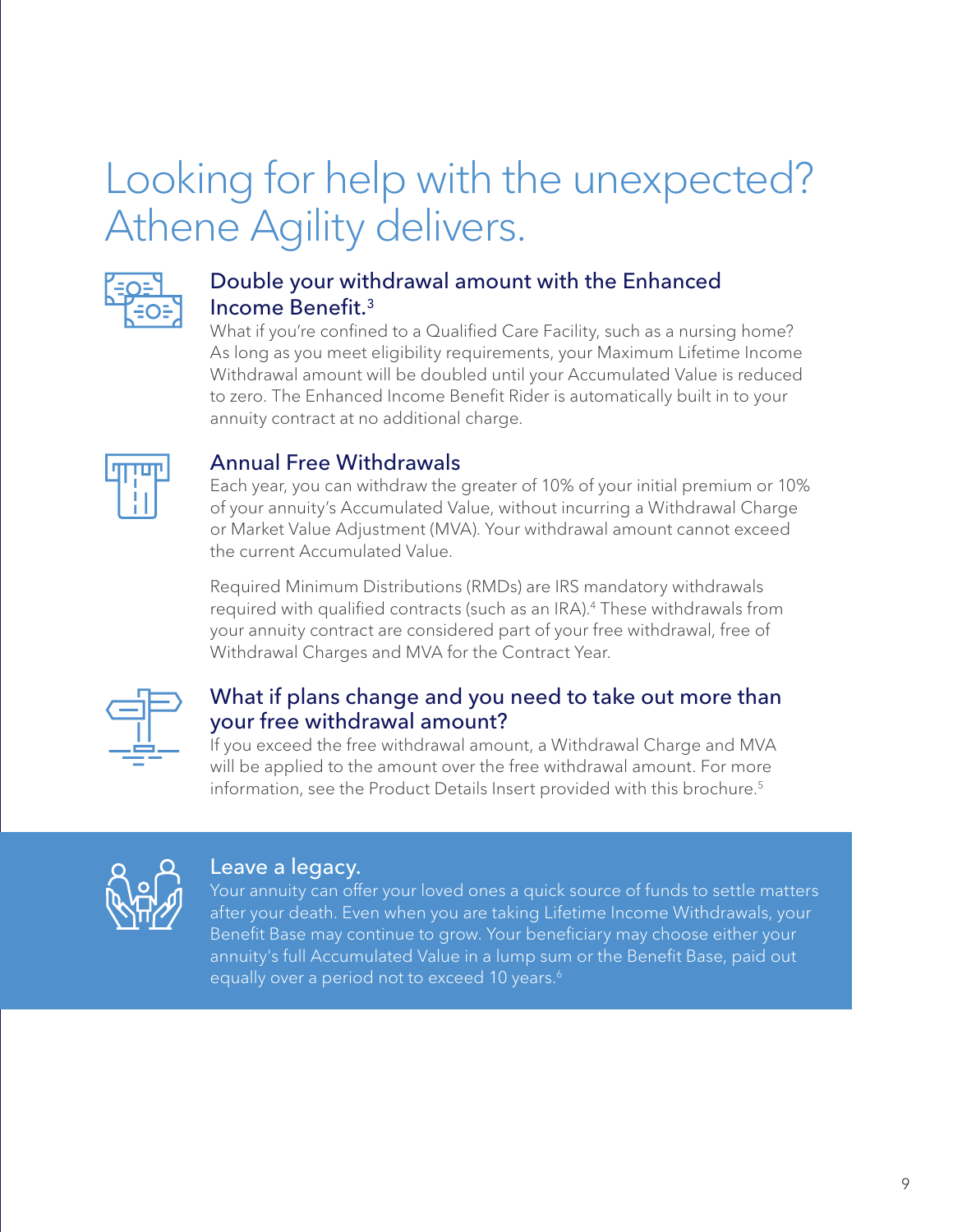# Additional features for added peace of mind.

### Bailout Feature

If Athene lowers the declared 1-Year Point-to-Point Index Strategy Annual Cap Rate below the Bailout Cap Rate, you'll have full access to your annuity's Accumulated Value — free of any charges — for up to 30 days after the Contract Anniversary in which the Bailout Cap Rate was pierced. After the 30-day Bailout Window, all Withdrawal Charges and MVA will apply.

### Minimum Guaranteed Contract Value

Ensures you will receive a minimum interest crediting rate on a percentage of your premium, adjusted for withdrawals.

### Confinement Waiver

You can withdraw up to 100% of your annuity's value if you are confined to a Qualified Care Facility. This benefit is available if you are confined for at least 60 consecutive days any time after the first contract year and meet eligibility requirements. No Withdrawal Charge or MVA apply if you qualify for this benefit.

To receive the Confinement Waiver, you cannot be confined at the time your contract is issued and confinement must begin at least one year after the Contract Date.1

## Terminal Illness Waiver

Withdraw up to 100% of the annuity's Accumulated Value if you are diagnosed with a terminal illness that is expected to result in death within one year and meet eligibility requirements. No Withdrawal Charge or MVA apply if you qualify for this benefit.

This waiver is available after your first Contract Anniversary and the initial diagnosis of terminal illness must be made at least one year after the Contract Date.1

## Contract Surrender

If you decide to surrender your Contract, Athene will pay you the Contract's Cash Surrender Value. The Cash Surrender Value is equal to the greater of the following values as defined in your contract:

- The Accumulated Value less any applicable Withdrawal Charges and adjusted for any MVA
- The Minimum Guaranteed Contract Value

<sup>3</sup> For more information, please see Certificate of Disclosure or Form 17653, Understanding the MVA.

<sup>&</sup>lt;sup>1</sup> Not available in all states. Additional limitations, variations and exclusions may apply. Please see the Certificate of Disclosure for more information on these features. Confinement Waiver is not available in MA. This benefit is NOT long-term care insurance nor is it a substitute for such coverage.

<sup>&</sup>lt;sup>2</sup> Withdrawals and surrender may be subject to federal and state income tax and, except under certain circumstances, will be subject to an IRS penalty if taken prior to age 59½. Withdrawals are not credited with index interest in the year they are taken. Withdrawals in excess of the free amount are subject to a Withdrawal Charge or MVA which may result in the loss of principal if taken during the first 10 years of the contract. Withdrawals are based upon the Accumulated Value of the last Contract Anniversary.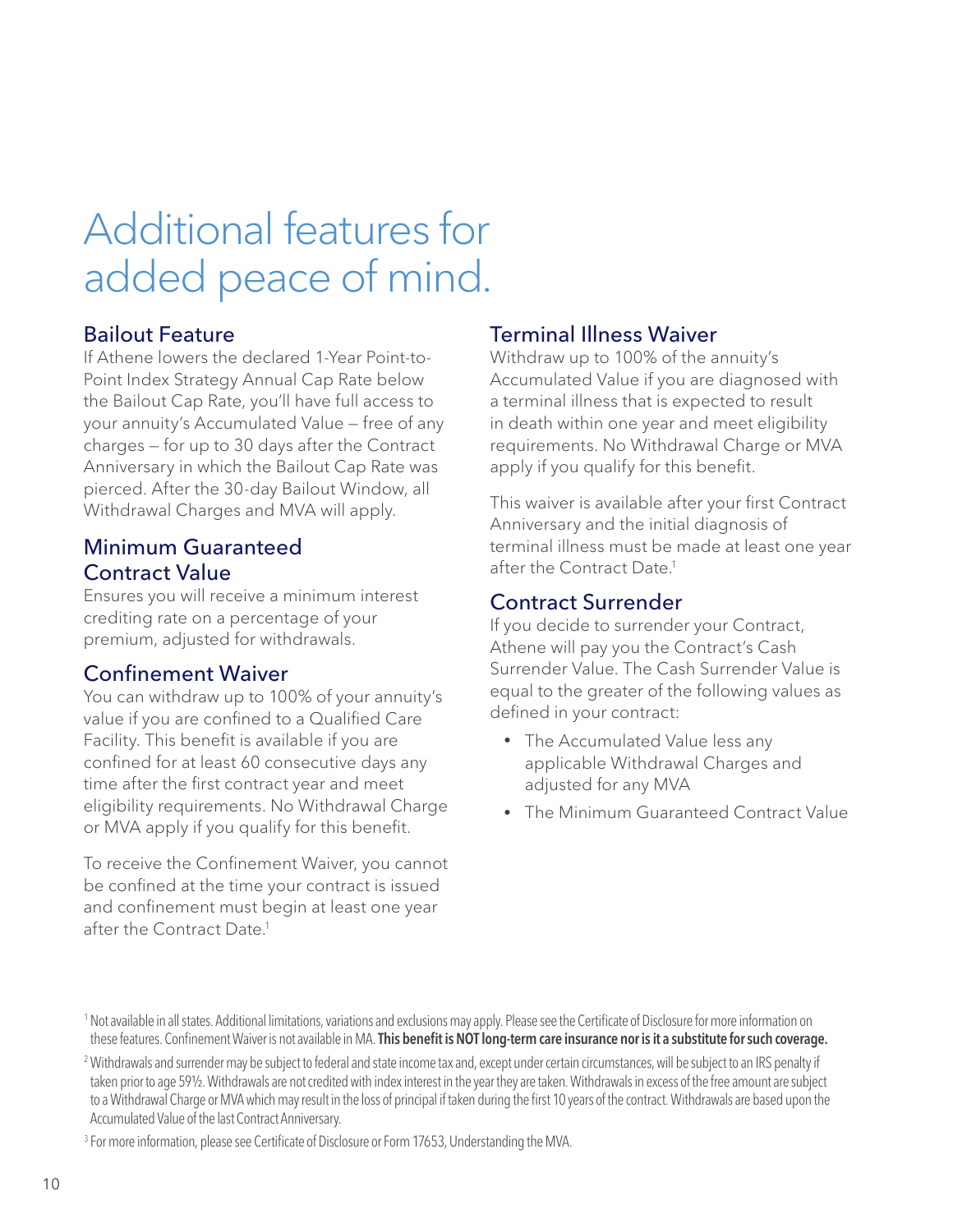# Important information to have on hand.

Athene Agility annuities are designed to meet your long-term savings and retirement needs. They include a Withdrawal Charge period. If you withdraw more money than the free amount allowed by your contract, or if you surrender the annuity before the Withdrawal Charge period ends, a Withdrawal Charge and MVA may be applied.

These charges do not apply to free withdrawals, RMDs, Lifetime Income Withdrawals, payments made in settlement of your annuity's Death Benefit or Confinement and Terminal Illness waivers. For more information, see the Product Details Insert provided with this brochure.<sup>2</sup>

## Withdrawal Charges

If you surrender your annuity or withdraw an amount that exceeds the free withdrawal amount during the Withdrawal Charge period, you will incur a Withdrawal Charge. In part, Withdrawal Charges allow the company to invest your money on a long-term basis and generally credit higher yields than possible with a similar annuity of shorter term. For more information, see the Product Details Insert provided with this brochure.<sup>2</sup>

## Market Value Adjustment

A Market Value Adjustment applies to withdrawals in excess of the free withdrawal amount and full surrenders during the Withdrawal Charge period. If you take an excess withdrawal before the end of your Withdrawal Charge period, an MVA will be applied to that excess withdrawal. If interest rates in the market are higher than when you purchased your annuity, the MVA is negative, meaning an additional amount is deducted from your contract value. The MVA may increase or decrease the amount of the Withdrawal or Cash Surrender Value of your Contract depending on the change in interest rates. If interest rates have increased, stayed the same, or decreased by less than 0.25%, the MVA will be negative. If interest rates have decreased by more than 0.25%, the MVA will be positive.<sup>3</sup>